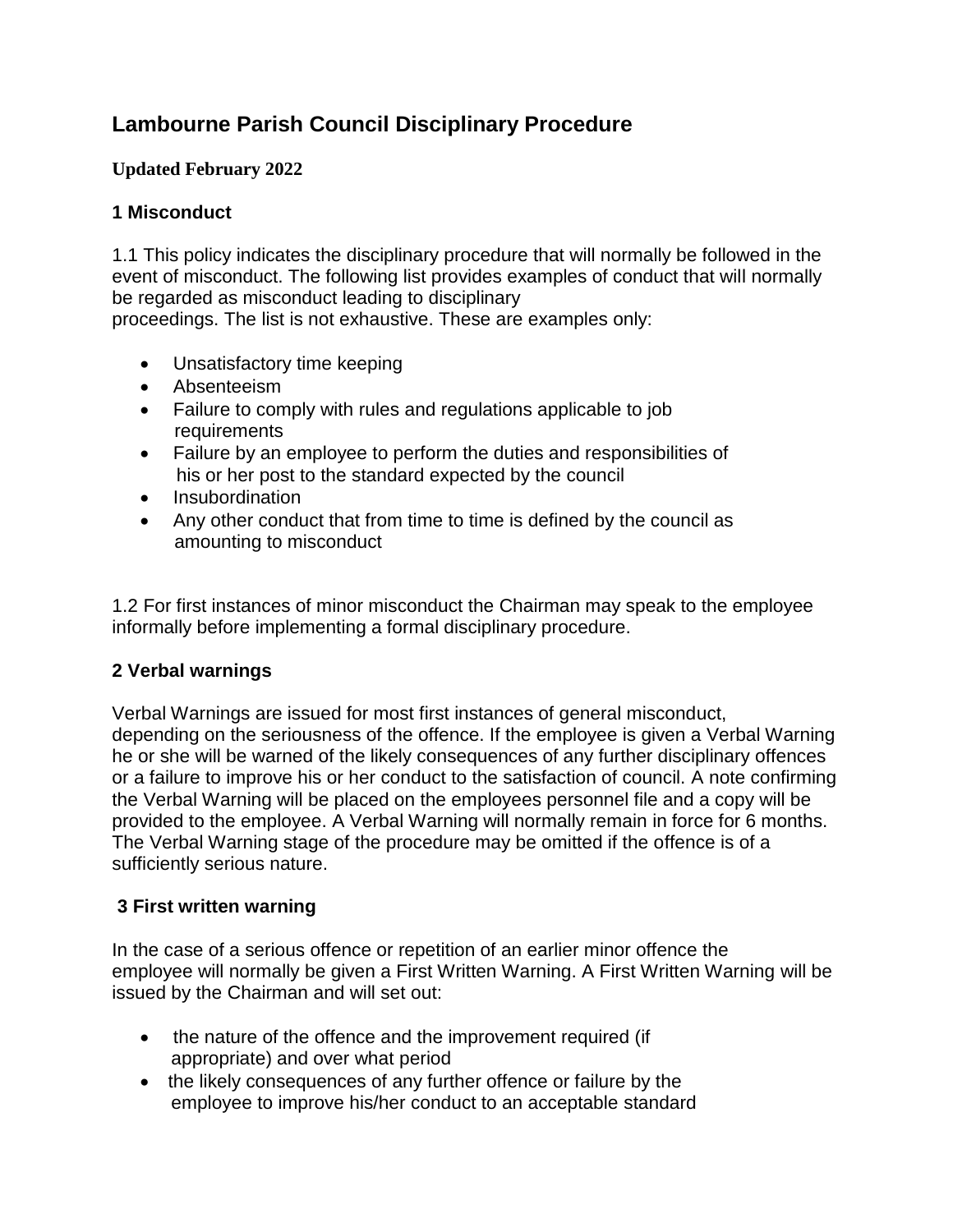that further offences will result in more serious disciplinary action

• the employee's right of appeal.

A First Written Warning will normally remain in force for 6 months. The First Written Warning stage of the procedure may be omitted if the offence is of a sufficiently serious nature.

#### **4 Final written warning**

If further misconduct occurs within the time period specified in a First Written Warning, or if the misconduct is sufficiently serious, the employee will be given a Final Written Warning. A Final Written Warning will be issued by the Chairman and will set out:

- the nature of the offence and the improvement required (if appropriate) and over what period
- the likely consequences of any further offence or a failure by the employee to improve his/her conduct to an acceptable standard
- that further offences will result in more serious disciplinary action up to and including dismissal; and
- the employee's right of appeal

Final Written Warnings may also be issued in circumstances where the misconduct does not amount to gross misconduct, but is sufficiently serious to warrant only one written warning. A Final Written Warning will normally remain in force for 12 months.

### **5 Standard Council Disciplinary Procedure**

In the case of further misconduct within the time period specified in any Final Written Warning or if the misconduct is sufficiently serious and the Council deems it to be appropriate to contemplate the dismissal, demotion or suspension (without pay) of the employee the following formal disciplinary procedure will be followed.

5.1 The Council will investigate the alleged misconduct and will establish the facts surrounding the complaint as necessary, taking into account the statements of any available witnesses.

5.2 The Council will set out in writing the alleged conduct or other circumstances which lead it to contemplate dismissing the employee or taking disciplinary action against the employee and the basis for the allegation and will send the employee a copy of the statement inviting the employee to attend a disciplinary meeting to discuss the matter. The employee will be provided with a reasonable opportunity to consider his or her response to the information provided in the statement before attending the meeting. The employee must take all reasonable steps to attend the meeting.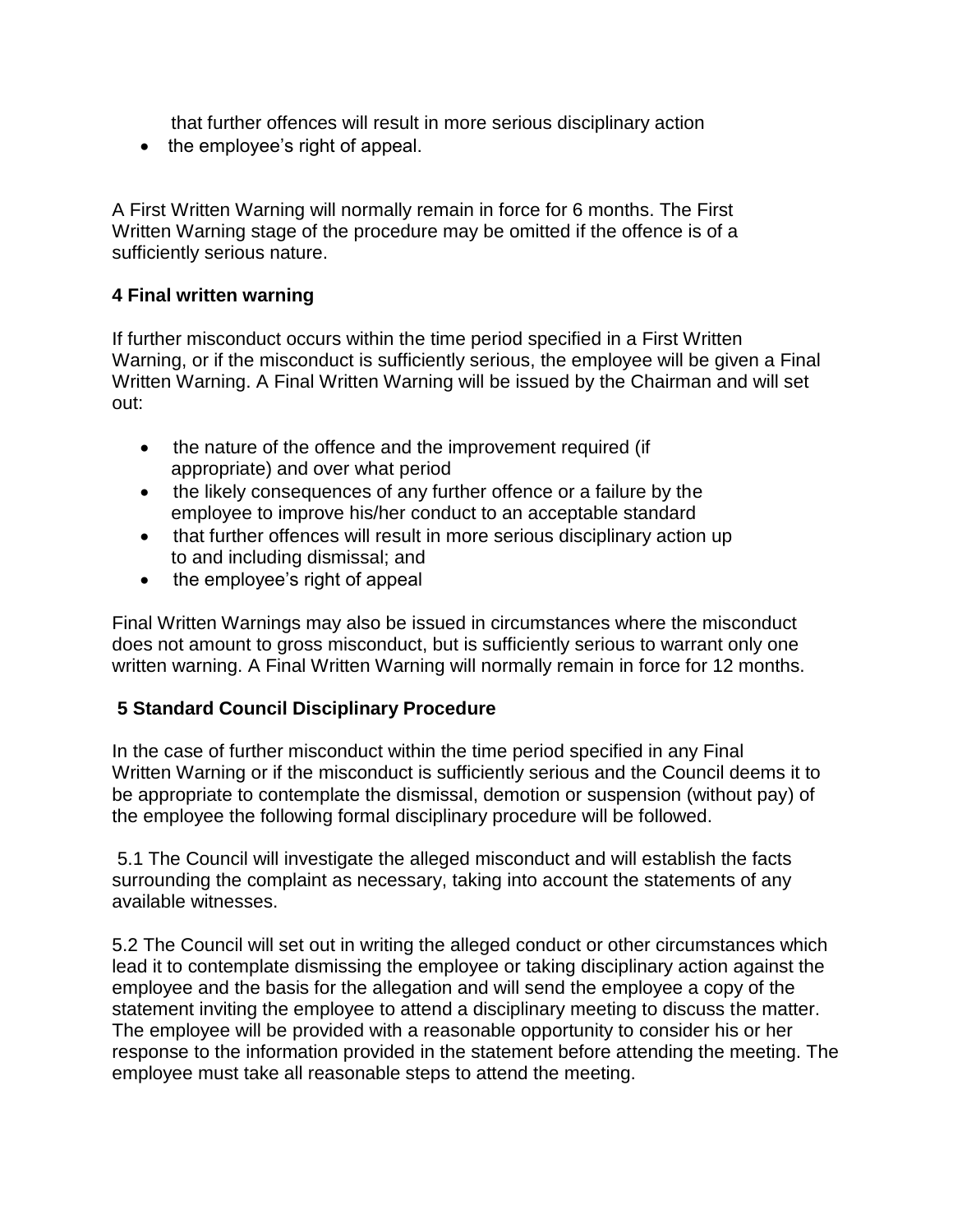5.3 Disciplinary meetings will normally be convened within 5 working days of the Council sending the employee the written statement referred to in 5.2 above. The employee may be accompanied to any disciplinary meeting by a fellow employee or by a representative of a trade union. The Council will be represented by the Chairman and two councillors.

5.4 If the time or date proposed for the meeting is inconvenient (either for the employee or for the employee's companion should he or she wish to be accompanied to the meeting pursuant to 5.4 above) the employee may ask to postpone the meeting by up to 5 working days.

5.5 The meeting may be adjourned to allow matters raised during the course of the meeting to be investigated, or to afford the Council time to consider its decision.

5.6 After the meeting the Chairman will inform the employee of the decision and any applicable sanction within 5 working days. The meeting may be reconvened for this purpose. The decision will be confirmed to the employee in writing.

5.7 If the employee wishes to appeal against the decision he or she must notify the Chairman in writing within 5 working days of receiving written notice of the decision. The Chairman will nominate a person or persons (eg the Vice-Chairman and two Councillors who were not involved in the original decision, to consider the appeal within 14 days of the decision at the previous stage and to set up an Appeal meeting.

5.8 The employee must take all reasonable steps to attend that Appeal meeting. The employee has the right to be accompanied to a disciplinary Appeal meeting by a fellow employee or by a representative of a trade union.

5.9 An Appeal meeting will normally be convened within 7 working days of the Appeal Chairman receiving notification that the employee wishes to appeal pursuant to 5.7 above. If the meeting date is inconvenient for the employee or the employee's companion he or she may ask to postpone the meeting by up to 5 working days.

- Any new evidence that the employee wishes to put forward will be considered, as will any new evidence from the Council. The original disciplinary penalty will be reviewed
- The disciplinary appeal sanction originally imposed cannot be increased upon appeal
- The Appeal meeting will not necessarily take place before any original disciplinary sanction imposed takes effect.
- If the employee's appeal is against dismissal and the appeal is successful the employee will be reinstated and continuity of employment will be preserved
- The meeting may be adjourned to allow matters raised during the course of the meeting to be investigated, or to afford the Council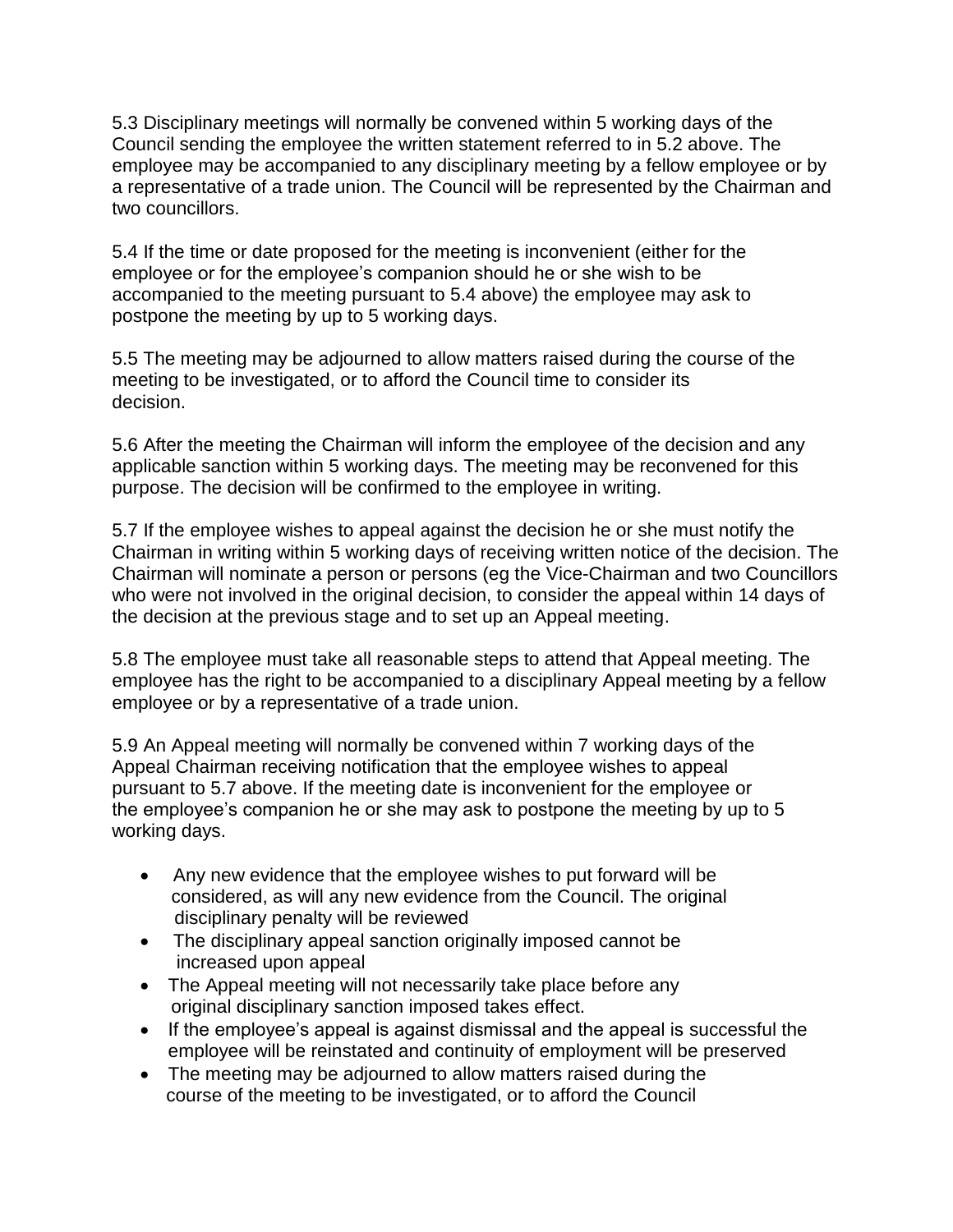time to reconsider its original decision.

5.10 After the meeting, the Appeal Chairman will inform the employee of its final decision within 5 working days. The meeting may be reconvened for this purpose. The decision will be confirmed to the employee in writing.

### **6 Council dismissal procedure for use in gross misconduct**

6.1 The following list provides examples of conduct that will normally be regarded by the council as Gross Misconduct. This list is not exhaustive. These are examples only:

- Refusal or repeated failure by an employee to carry out his or her duties
- Falsification of documents or information (including expense claims)
- Unauthorised disclosure of confidential information
- Assaulting a fellow employee or any other person whilst acting or purporting to act on behalf of the council
- Insulting, indecent or offensive behaviour towards a fellow employee or any other person whilst acting or purporting to act on behalf of the council
- Serious or repeated harassment (including sexual and racial harassment)
- Incapacity at work due to the influence of alcohol, un-prescribed drugs or any other substance
- Wilful damage to council property
- Theft, unauthorised use or possession of council property or theft of the property of a fellow employee
- Conduct bringing the council into disrepute
- Any other conduct that from time to time is defined by the council as amounting to gross misconduct.

6.2 If an employee is accused of any Gross Misconduct he or she may be suspended from work on full pay pending the outcome of an investigation into the alleged offence(s). Such a period of suspension will not normally exceed 10 working days unless there are exceptional circumstances.

6.3 The Council will investigate the matter and will establish the facts surrounding the complaint as necessary, taking into account the statements of any available witnesses. As part of that investigation the employee will be interviewed.

6.4 If the Council believes the employee is guilty of gross misconduct his or her employment will be terminated summarily without notice or pay in lieu of notice.

6.5 The Council will send the employee a statement, setting out the allegations of misconduct that led to the employee's dismissal and the Council's basis for thinking that